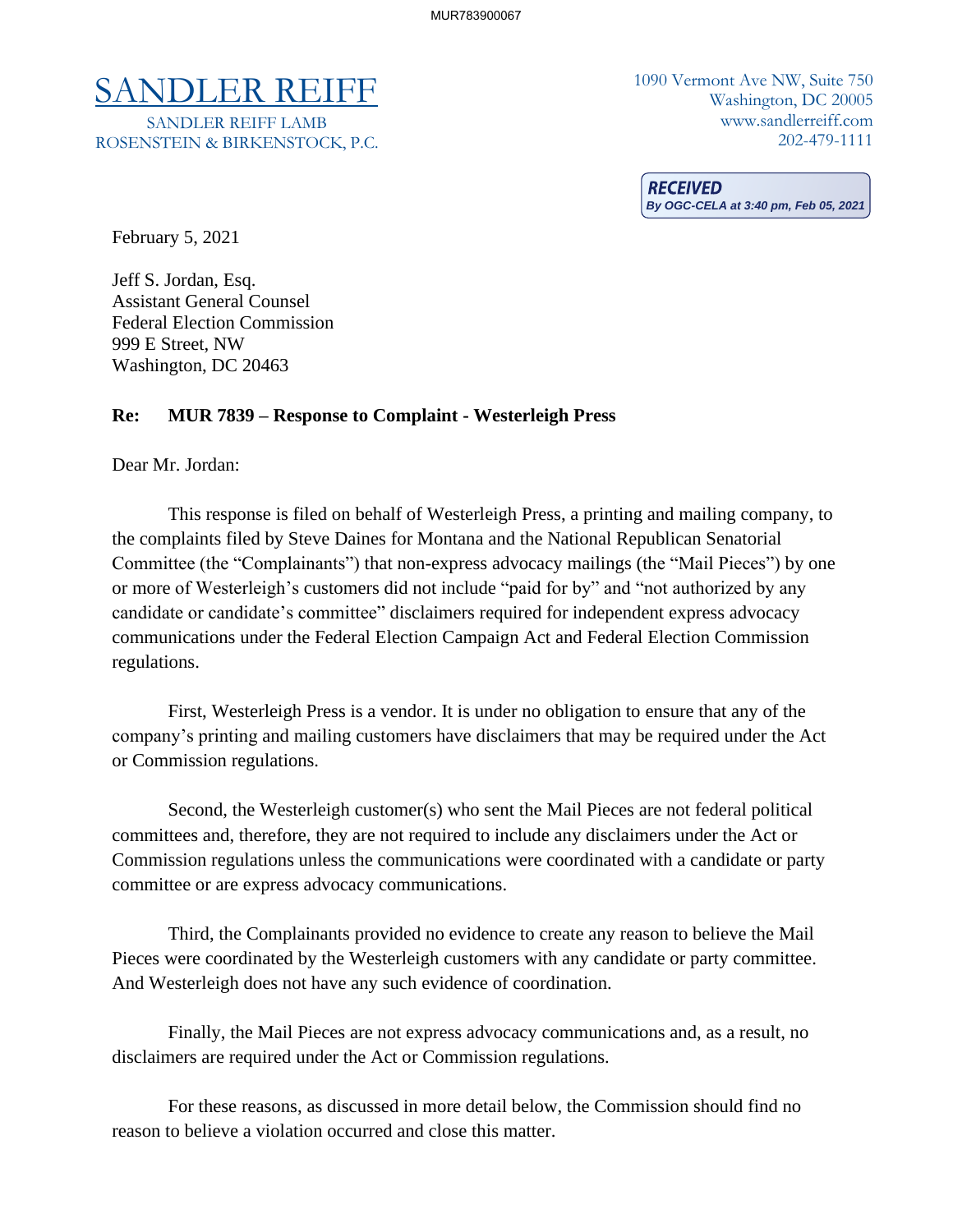## **I. Statement of Facts**

Westerleigh Press is a printing and mailing vendor that provides these services to many different customers such as for-profit companies, non-profit organizations, state and federal political committees, and state and federal candidate committees.

In this matter, none of the Westerleigh Press customers are registered as political committees with the Federal Election Commission. 1

Westerleigh Press has no evidence nor any reason to believe the customers who sent the Mail Pieces acted in coordination with any candidate or party committee on the mail pieces.<sup>2</sup>

Each of the five Mail Pieces discussed issues of importance (federal government debt, U.S. trade with China, and the Second Amendment), provided information about each incumbent Senator's legislative position on the issue, and then advocated for people to call the Senators at their official U.S. Senate phone numbers to express their opinion on the specific issues:

- Call Steve Daines at 202-224-2651 and tell him to stop spending our families into government debt.<sup>3</sup>
- Call Dan Sullivan at 202-224-3004 and tell him to start standing up to China.<sup>4</sup>
- Call Lindsey Graham at 202-224-5972 and tell him to protect the Second Amendment.<sup>5</sup>

The Mail Pieces do not contain references to an election, voting, or any other electoral messages.<sup>6</sup>

## **II. Legal Analysis**

## **A. Disclaimers are only required for limited types of communications.**

Under the Act and Commission regulations, communications that require disclaimers are limited to: (1) public communications made by a political committee, (2) public communications

<sup>&</sup>lt;sup>1</sup> Declaration of James Glover, President, Westerleigh Press (Jan. 29, 2021).

<sup>2</sup> Declaration of James Glover

<sup>3</sup> *See* Complaint Ex. 1 and 2.

<sup>4</sup> *See* Complaint Ex. 4 and 5.

<sup>5</sup> *See* Complaint Ex. 6.

<sup>6</sup> *See* Complaint Ex. 1, 2, 4, 5, and 6.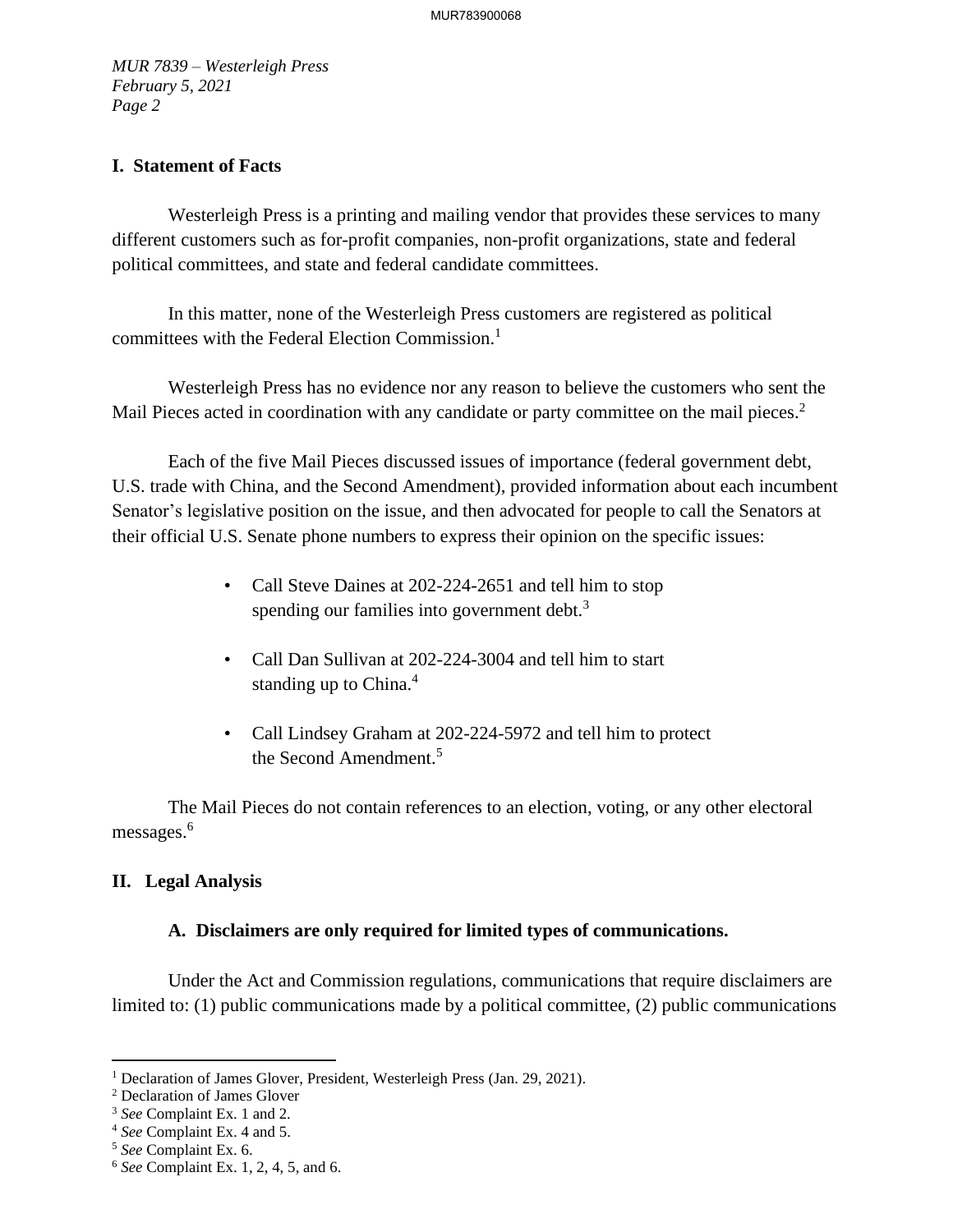that expressly advocate the election or defeat of a clearly identified candidate, (3) public communications that solicit any contribution, and (4) electioneering communications.<sup>7</sup>

First, the Westerleigh Press customers that created the Mail Pieces are not political committees.<sup>8</sup> Therefore, they were not required to include the political committee disclaimer on the Mail Pieces.

Second, as discussed in detail below, the content of the Mail Pieces did not expressly advocate the election or defeat of a clearly identified candidate. Therefore, the Westerleigh Press customers were not required to have the independent expenditure disclaimer on the Mail Pieces.

Third, the Mail Pieces did not solicit contributions and, therefore, they were not required to include a solicitation disclaimer.

Finally, the Mail Pieces were not electioneering communications. The only types of communications that meet the definition of "electioneering communications" are those that are "publicly distributed by a television station, radio station, cable television system, or satellite system."<sup>9</sup> The argument that the electioneering communication disclaimer requirements are underinclusive because they require disclaimers for broadcast advertisements but not for print, mailings, or Internet advertising was rejected by the U.S. Supreme Court. *McConnell v. Federal Election Comm'n* 124 S.Ct. 619, 697-698 (2003). Because the Mail Pieces were print, not broadcast communications, they were not required to have the electioneering communication disclaimer.

The Mail Pieces did not fall within any category of public communications under the Act or FEC regulations that required them to include a disclaimer.

# **B. The Mail Pieces did not expressly advocate for the election or defeat of a candidate.**

An independent expenditure is an expenditure that expressly advocates the election or defeat of a clearly identified Federal candidate and that is not made in concert or cooperation with, or at the request or suggestion of, the candidate or his or her committee or agent, or a political party committee or its agent.<sup>10</sup>

In determining whether a communication contains express advocacy, the Commission analyzes the message under 11 C.F.R. § 100.22. A communication expressly advocates the

 $7$  11 C.F.R. § 110.11(a)(1)-(4)

 $8$  Affidavit of ...... (Respondent Ex. A).

 $9$  11 C.F.R. § 100.29(a)(b)

 $10$  52 U.S.C. § 30101(17)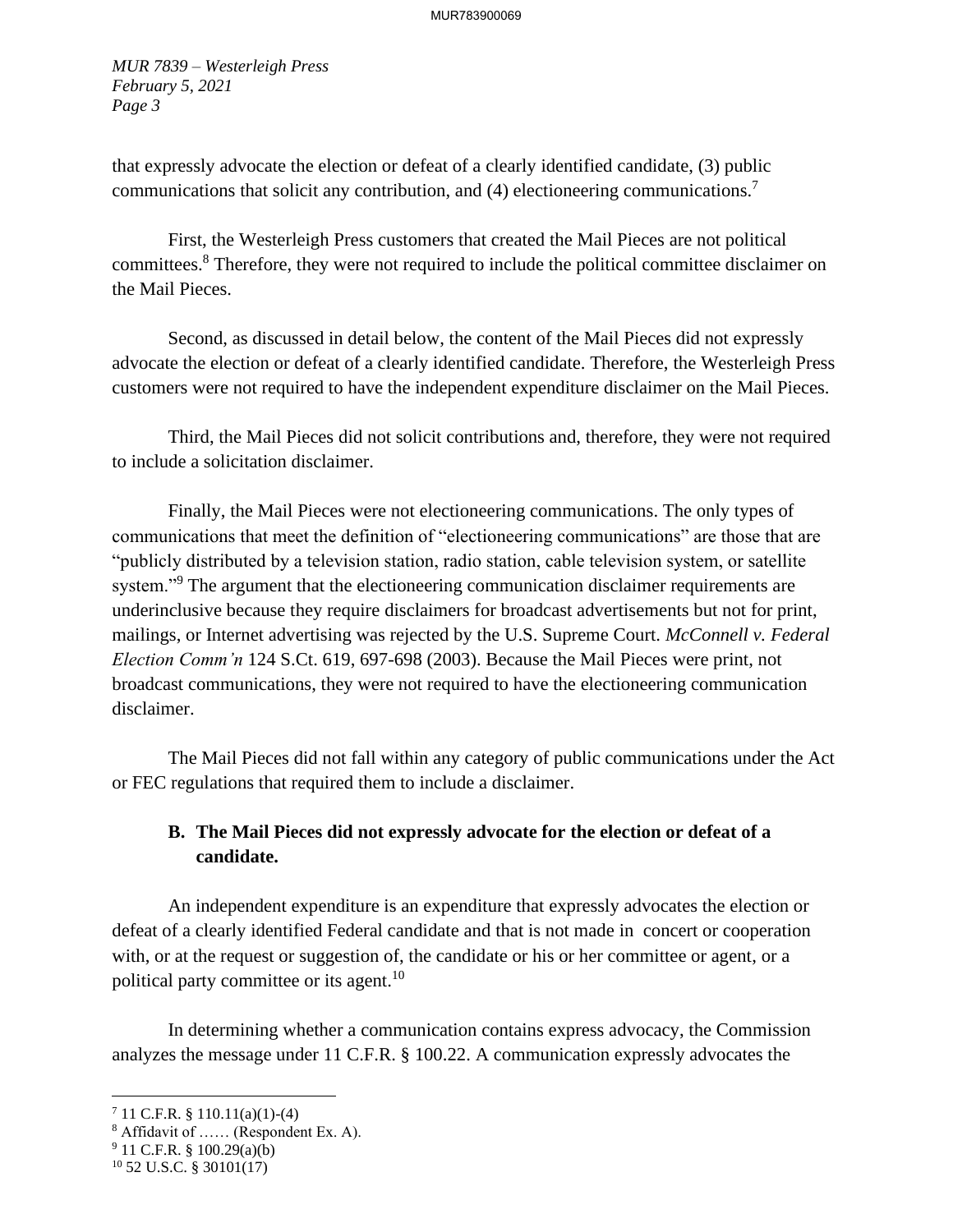election or defeat of a clearly identified candidate under 11 C.F.R. § 100.22(a)<sup>11</sup> when it uses phrases such as "vote for the President," "re-elect your Congressman," or "Smith for Congress,"; or "'vote Pro-Life' *or* vote Pro-Choice' accompanied by a listing of clearly identified candidates described as Pro-Life or Pro-Choice"' or uses campaign slogans or individual words, "which in context can have no other reasonable meaning than to urge the election or defeat of one or more clearly identified candidate(s), such as posters, bumper stickers, advertisements, etc., which say 'Nixon's the One,' 'Carter '76,' 'Reagan/Bush,' or 'Mondale!'"<sup>12</sup> This analysis is commonly referred to as the *Buckley* Magic Words test.<sup>13</sup>

In addition to the *Buckley* Magic Words test, FEC regulations also include a part (b) definition of express advocacy commonly referred to as the *Furgatch* test. <sup>14</sup> Under 11 C.F.R. § 100.22(b), a communication is express advocacy if:

> When taken as a whole and with limited reference to external events, such as the proximity to the election, could *only* be interpreted by a reasonable person as containing advocacy of the election or defeat of one or more clearly identified candidate(s) because –

- (1) The electoral portion of the communication is unmistakable, unambiguous, and suggestion of *only one* meaning; and
- (2) Reasonable minds could not differ as to whether it encourages actions to elect or defeat one or more clearly identified candidate(s) or encourages *some other kind of action.<sup>15</sup>*

The Mail Pieces were not express advocacy under either the *Buckley* Magic Words or the *Furgatch* tests. First, as demonstrated in the content of the mailings stated about, neither mailing includes any of the *Buckley* Magic Words that have no other reasonable meaning than to urge the election or defeat of one or more clearly identified Federal candidate. Therefore, the mailings do not meet the definition of express advocacy under 11 C.F.R. § 100.22(a).

<sup>&</sup>lt;sup>11</sup> The term "clearly identified" means "the candidate's name, nickname, photograph, or drawing appears, or the identity of the candidate is otherwise apparent through an unambiguous reference such as 'the President,' 'your Congressman,' or 'the incumbent,' or through an unambiguous references to his or her status as a candidate such as 'the Democratic presidential nominee' or 'the Republican candidate for Senate in the State of Georgia.'" 11 C.F.R. § 100.17

<sup>&</sup>lt;sup>12</sup> *See* Express Advocacy; Independent Expenditures; Corporate and Labor Organization Expenditures, 60 Fed. Reg. 35,292, 35,294-95 (July 6, 1995)

<sup>13</sup> *See Buckley v. Valeo,* 424 U.S. 1, n.52 (1976)

<sup>&</sup>lt;sup>14</sup> Fed. Elec. Comm. v. Furgatch, 807 F.2d 857, 864 (9<sup>th</sup> Cir. 1987)

<sup>&</sup>lt;sup>15</sup> 11 C.F.R. § 100.22(b)(emphasis supplied)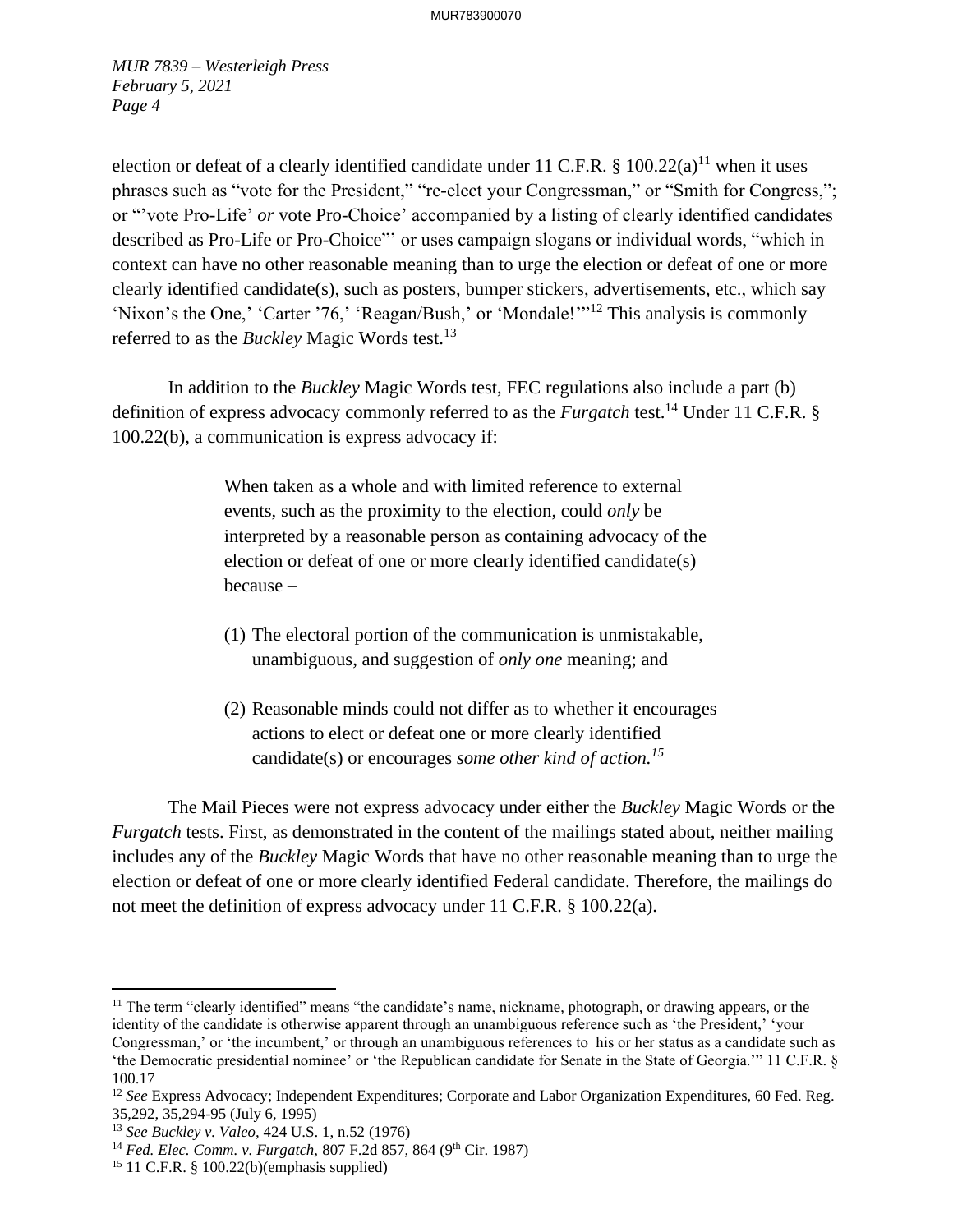Second, even with limited reference to external events, such as the proximity to an election, the Mail Pieces can only be interpreted as containing advocacy for something other than the election or defeat of a clearly identified candidate. The most reasonable interpretation of the mailings is exactly what they advocated for -- call an incumbent U.S. Senator at his official office about trade with China, the Second Amendment, or government debt.

The communications also did not meet the *Furgatch* Test because there was no electoral portion of either communication that was unmistakable, unambiguous, and suggestive of *only one meaning* to vote for or against a candidate. The Mail Pieces only encouraged people to make a phone call to express their opinion about an issue to their Senator. That explicit message - make a phone call, to this number, and deliver this message on the issue -- encourages some other kind of action than to elect or defeat a candidate. It would be unreasonable to conclude the Mail Pieces expressly advocated for the election or defeat of a candidate. The Mail Pieces also did not meet the part (b) definition of express advocacy under 11 C.F.R. § 100.22.

The Mail Pieces did not expressly advocate for the election or defeat of a clearly identified federal candidate, therefore, they did not constitute independent expenditures.

## **III. Conclusion**

The Mail Pieces did not contain express advocacy or fall within any other category of communication that would require them to include a disclaimer. As a result, there is no reason to believe Westerleigh Press or its customers violated the Act or Commission regulations. We respectfully request that the Commission dismiss this matter.

Sincerely, Jnes hunt